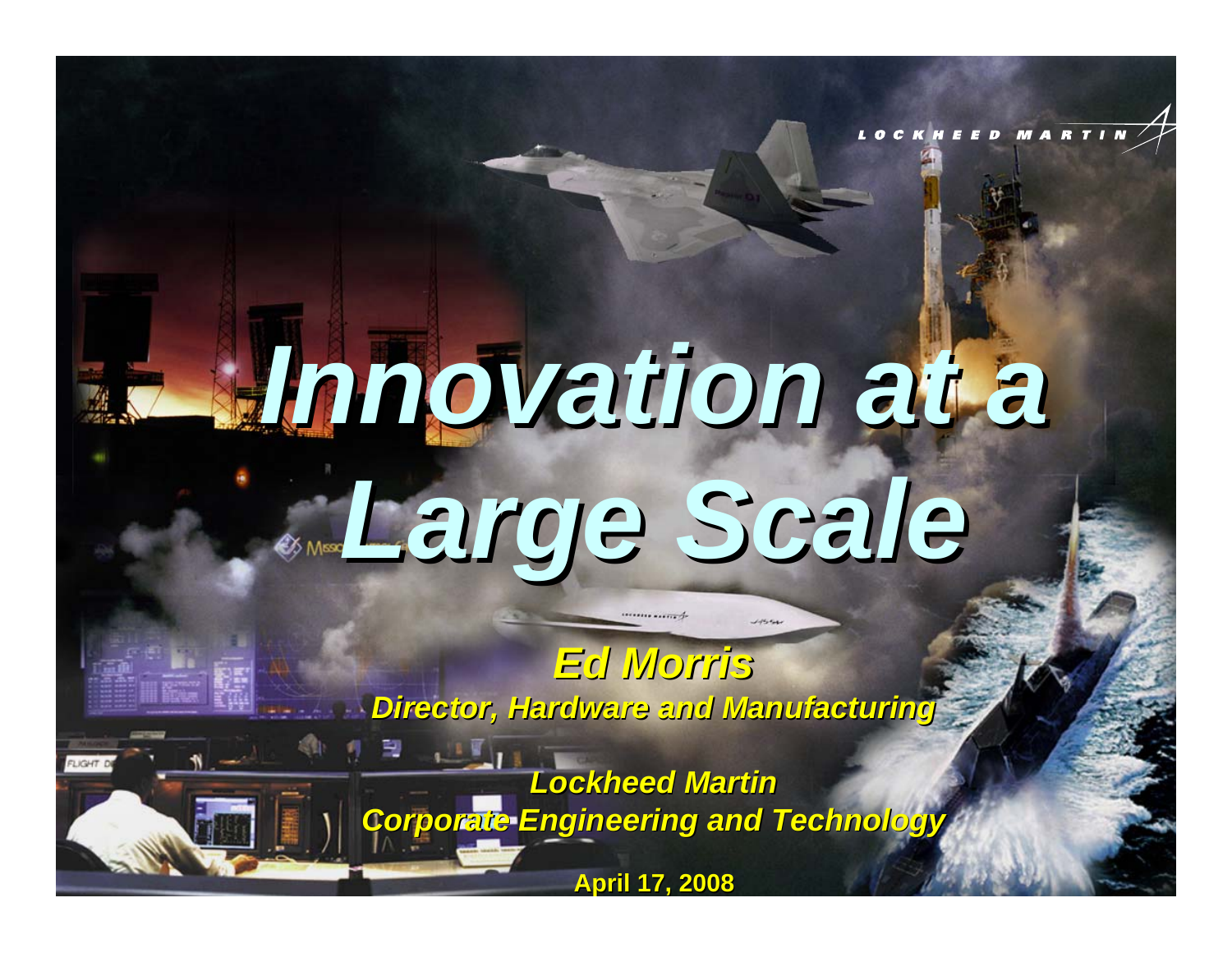**The Men and Women of Lockheed Martin The Men and Women of Lockheed Martin**

• *140,000 Employees 140,000 Employees* • *70,000 Scientists and Engineers 70,000 Scientists and Engineers* –*25,000 IT Professionals 25,000 IT Professionals*  $\bullet$ **Operations in 1,000 Facilities, 500 Cities** *50 States and 75 Countries 50 States and 75 Countries*

**Partners to Help Customers Meet Their Defining Moments** 

Corporate Overview 2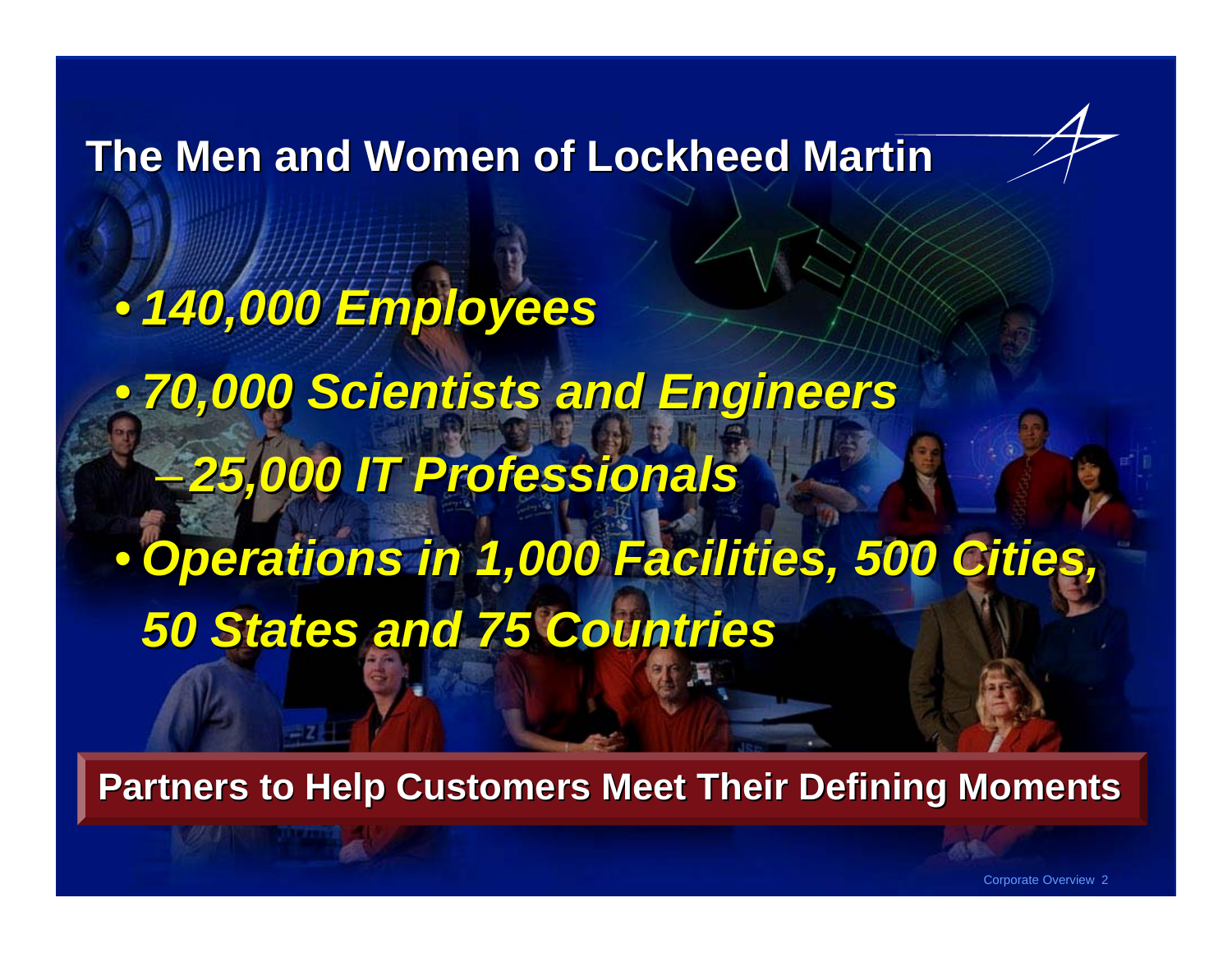### **Redefining What Is Possible Redefining What Is Possible**





**Biometrics**



### **Biometrics Biometrics Return of Crew Space Exploration**









### **A Passion for Invention A Passion for Invention**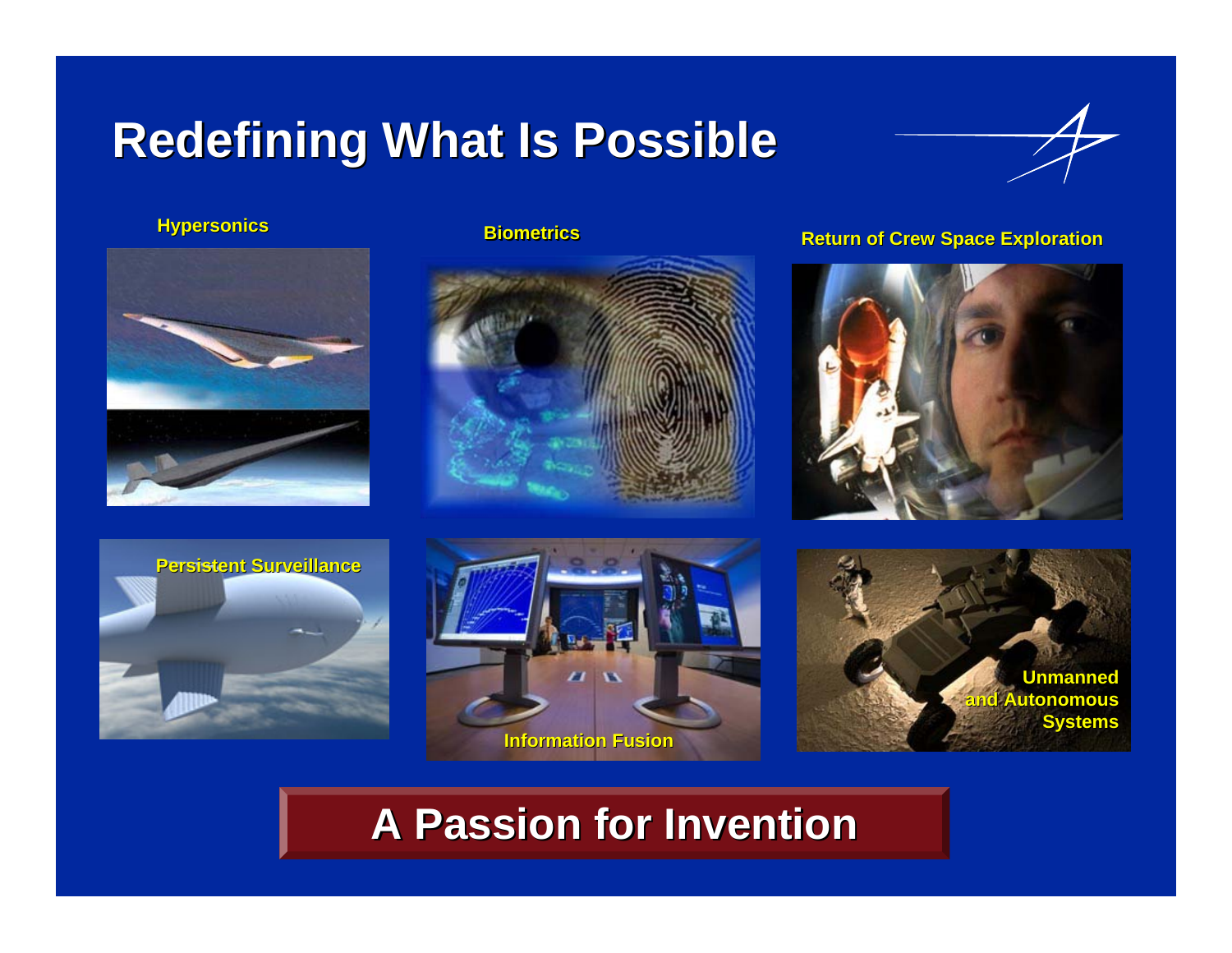### **Lockheed Martin Business Areas Lockheed Martin Business Areas**



#### **Aeronautics**











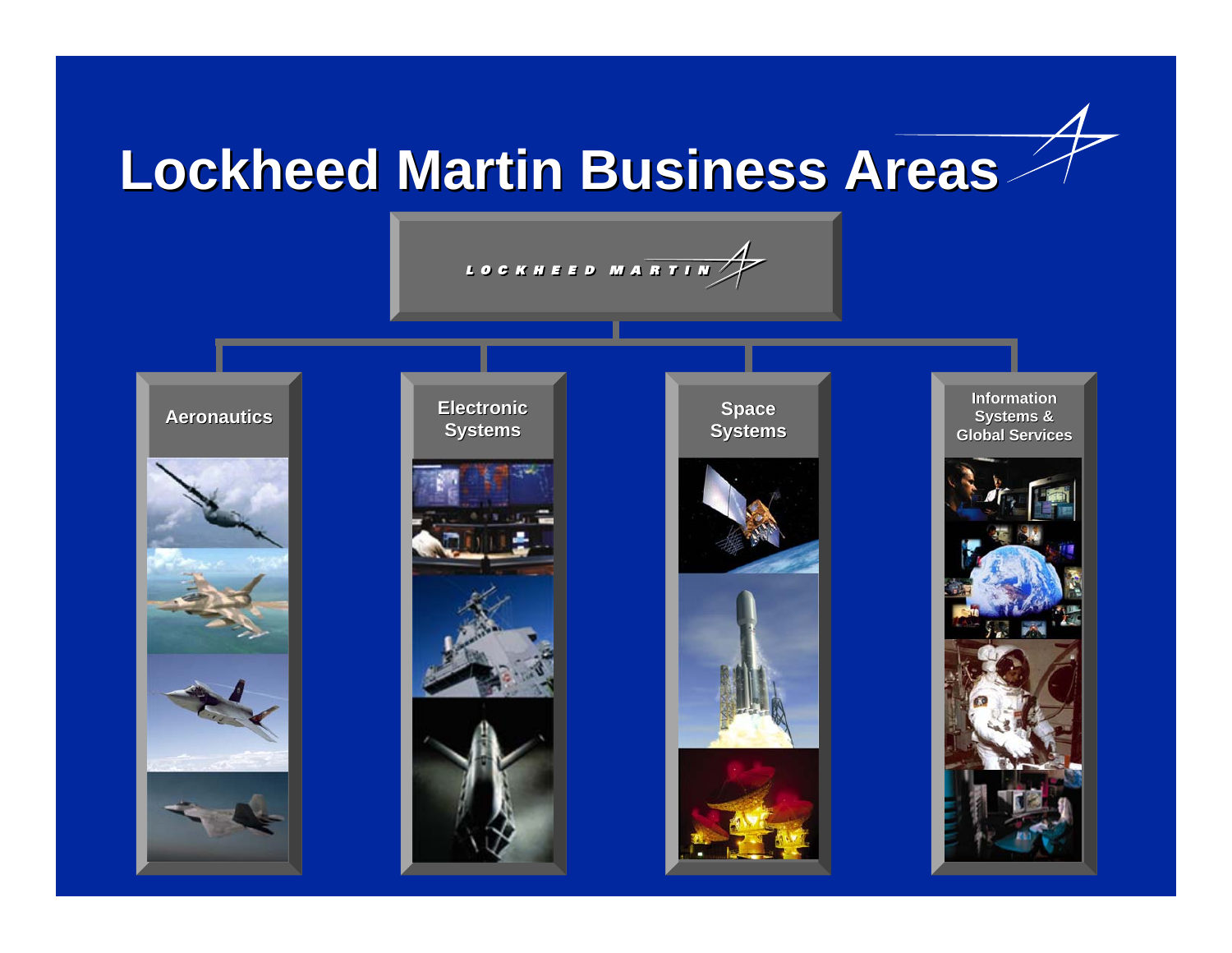### **Large Scale Friction Stir Welding (FSW) for Performance & Cost (FSW) for Performance & Cost**



**LH2 Barrels 2, 3 and 4 Welds** 24 each 20-feet long

**LH2 Barrel 1 Welds (HB1)** 6 each 15-feet long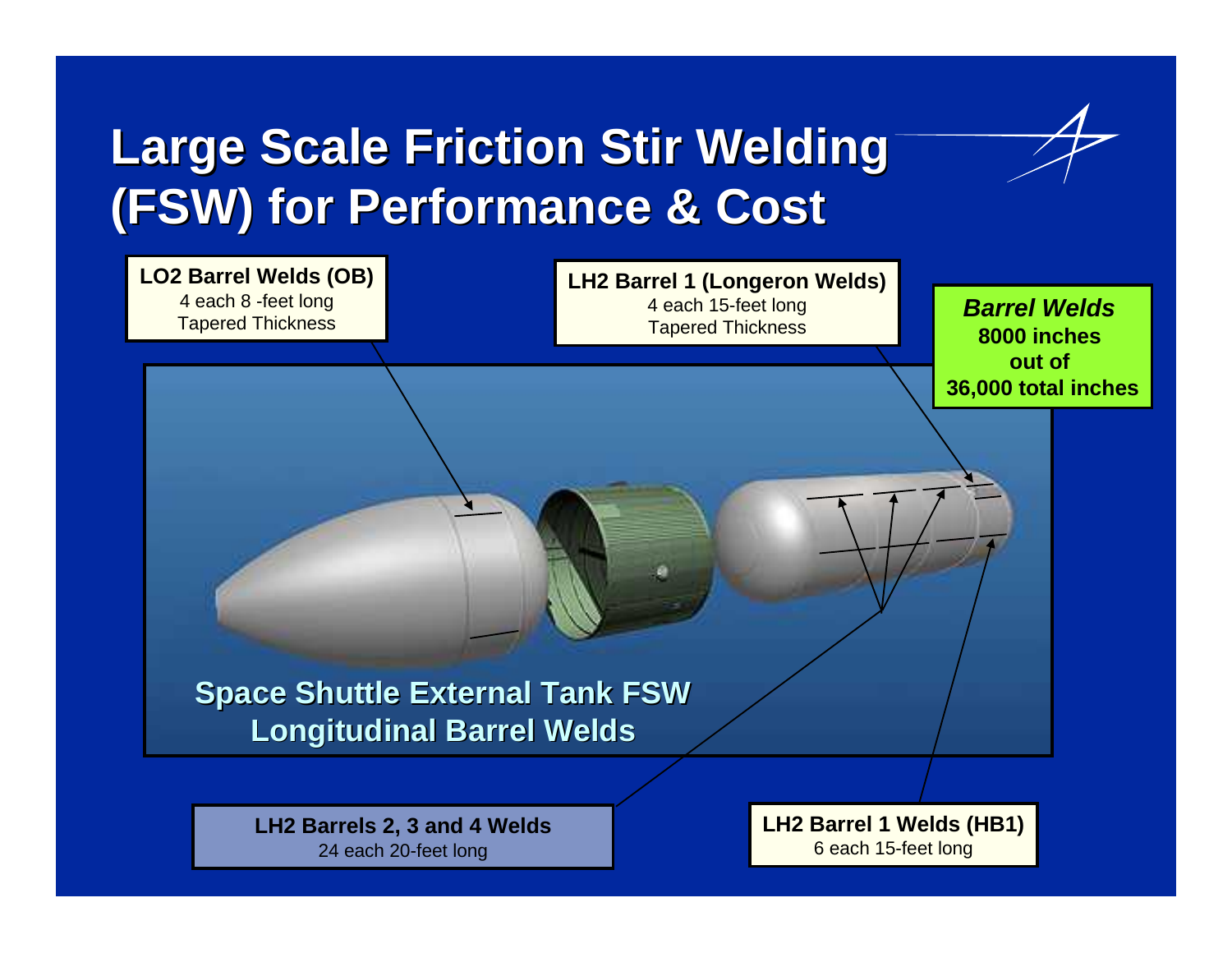**FSW – An Amazing Innovation!** 

## **Friction Stir Welding The Concept**

**Produced by Graphic Services Lockheed Martin Space Systems Company Michoud Operations** 

LOCKNEED MARTI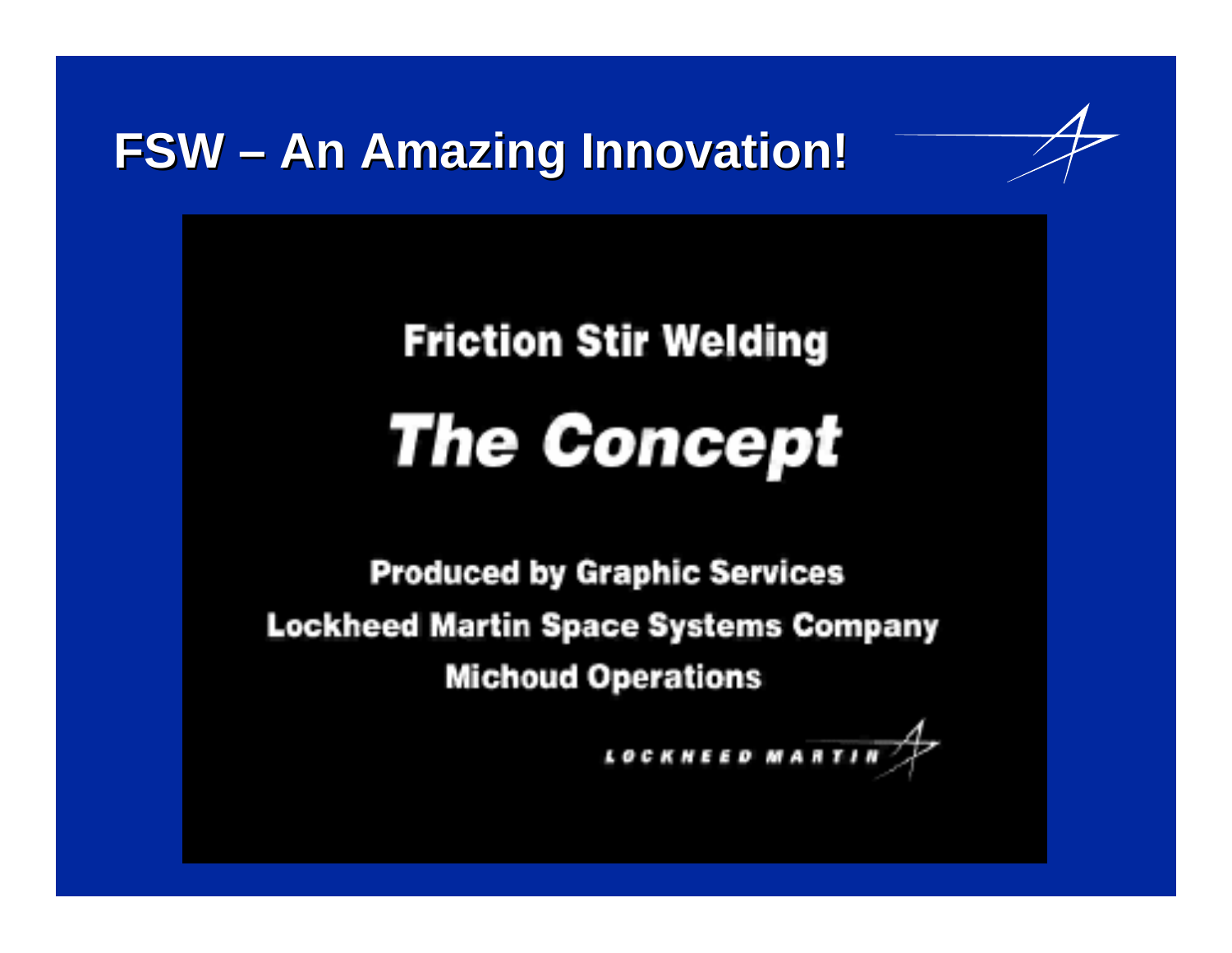### **FSW Versus Fusion Welding FSW Versus Fusion Welding**

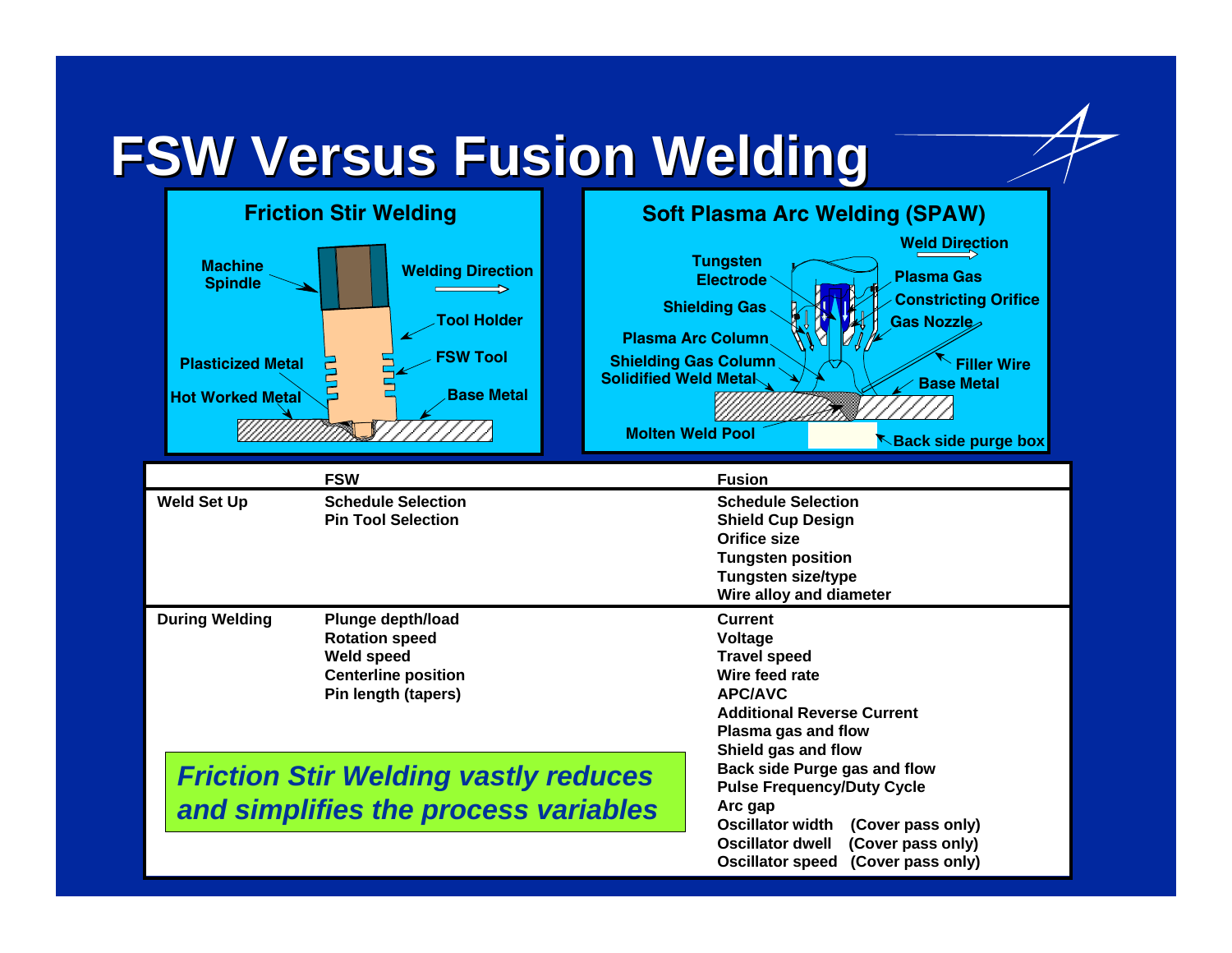### **FSW Barrel Weld Tool FSW Barrel Weld Tool**



*Manufacturing Process Simplicity on a Large Scale Manufacturing Process Simplicity on a Large Scale*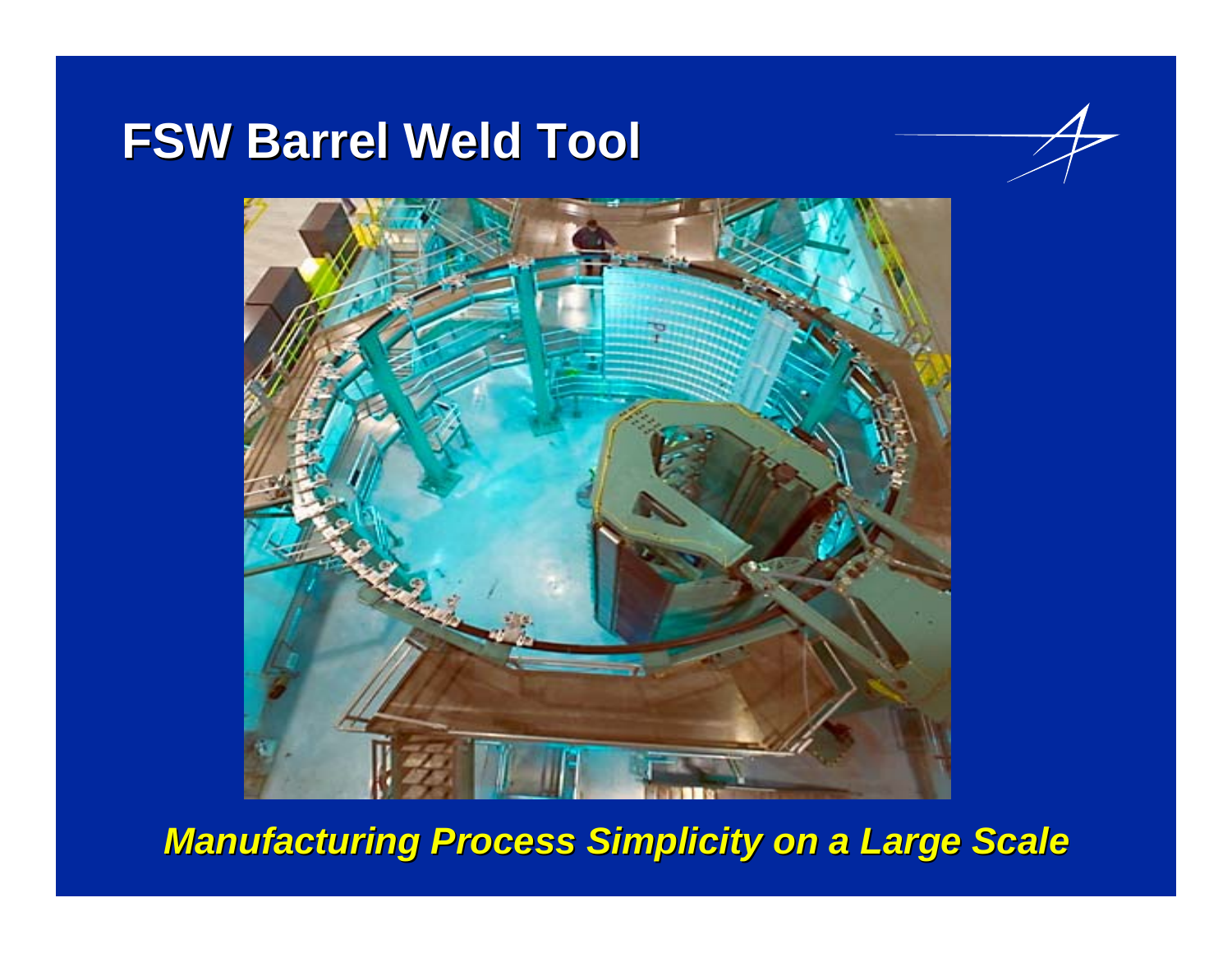## **Shop Floor Innovation: Flexible, Reconfigurable Factories Flexible, Reconfigurable Factories**

- Modular workstations with quick**connect utilities wired underneath connect utilities wired underneath the floor the floor**
- **The workstations are daisy The workstations are daisy chained together forming work chained together forming work cells**
- **The stations are mobile, can be The stations are mobile, can be customized, and can be set to a variety of heights and configured** with numerous shelving options
- **They can be converted to class They can be converted to class 10K flow booths to meet production needs production needs**
- **The workstations and cells are so The workstations and cells are so flexible that entire cells can be flexible that entire cells can be reconfigured in two hours**



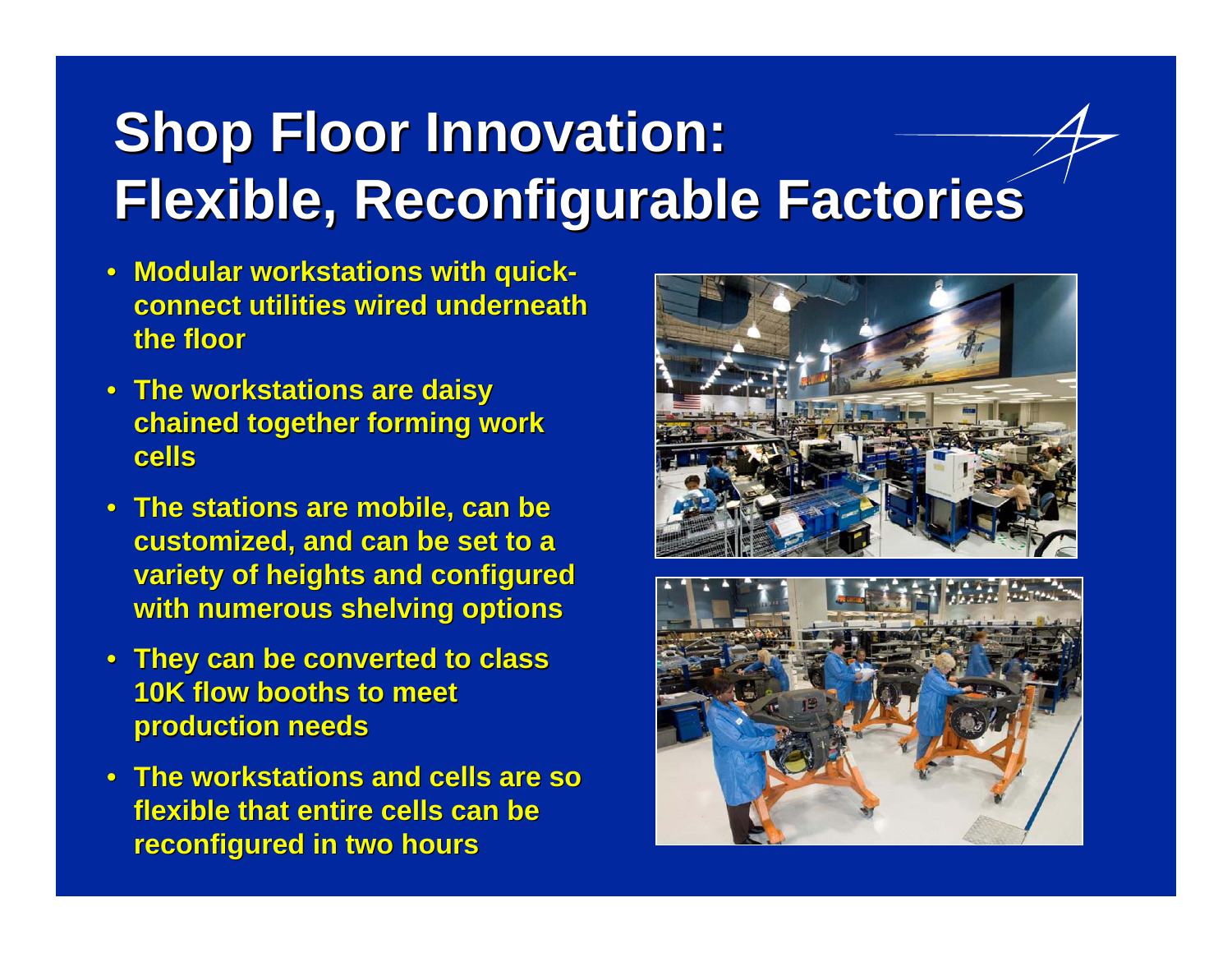## **Fire Control Factory Fire Control Factory Engineered Workstations Engineered Workstations**





*Engineered Workstation Engineered Workstation*

- **Standardized approach and design engineered Standardized approach and design engineered for flexibility and functionality for flexibility and functionality**
- **Integrated casters and utility chase allow Integrated casters and utility chase allow workstations to be disconnected, relocated workstations to be disconnected, relocated and reconnected in a matter of minutes and reconnected in a matter of minutes**
- **Utility chase for power, air, phone and LAN Utility chase for power, air, phone and LAN**
- **Need a class 10K flow booth? Simply wheel the portable flow booth to the workstation the portable flow booth to the workstation**



*10K Flow Booth Option 10K Flow Booth Option*

### *Lean + Agility = Affordability Lean + Agility = Affordability*



*Relocate, Connect and Go Relocate, Connect and*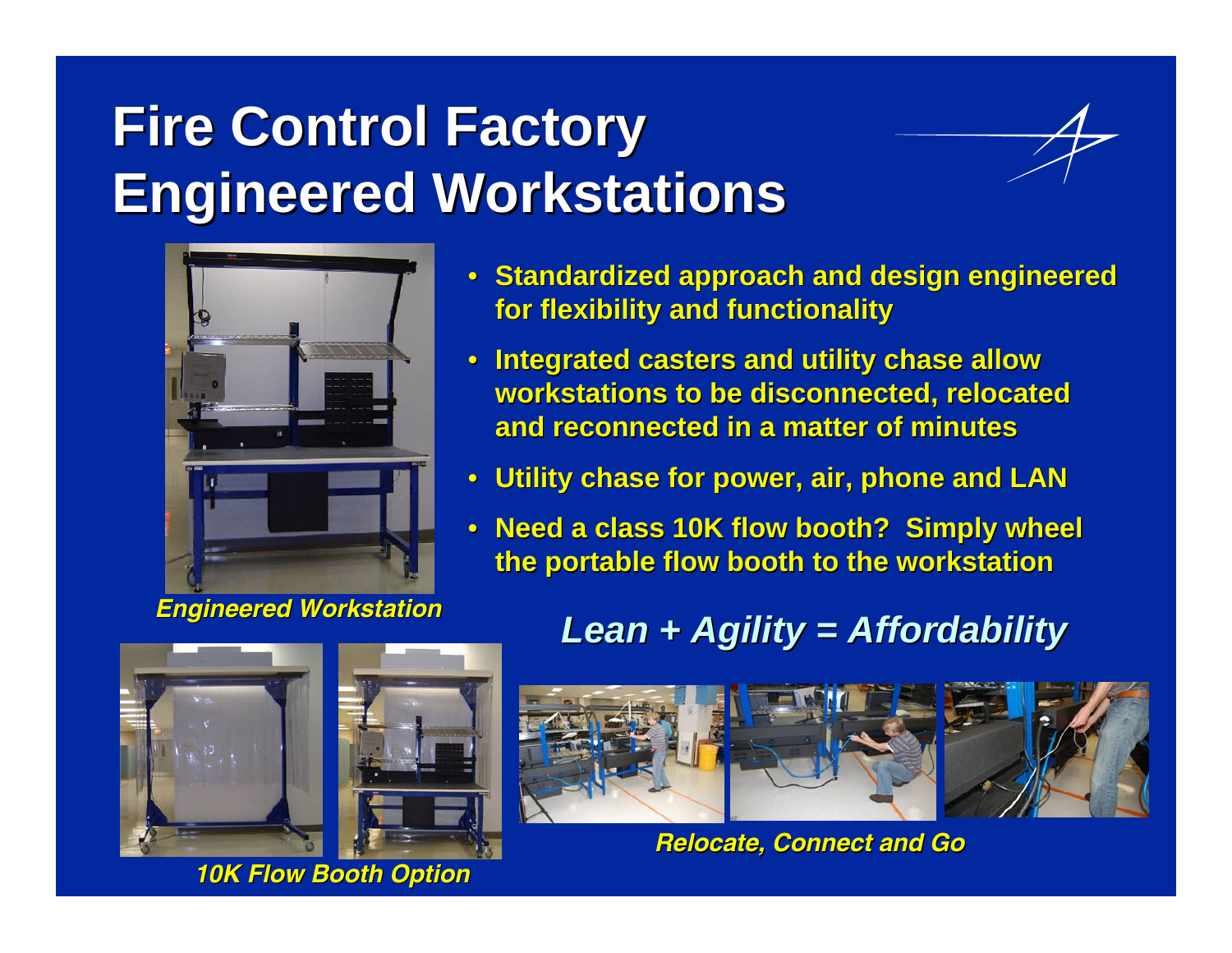### **Fire Control Factory Fire Control Factory Engineered Equipment**



*Self-contained Oven and Mix Booth contained Oven and Mix Booth*

- **Factory equipment designed to Factory equipment designed to support rapid rearrangement & flexibility flexibility**
- **Custom designed oven set Custom designed oven set -up and mix station incorporate and mix station incorporate filtration system eliminating need to vent to the outside**  $\blacksquare$ **environment environment**
- **Casters and standard 110v power Casters and standard 110v power operation further simplifies rearrangement rearrangement**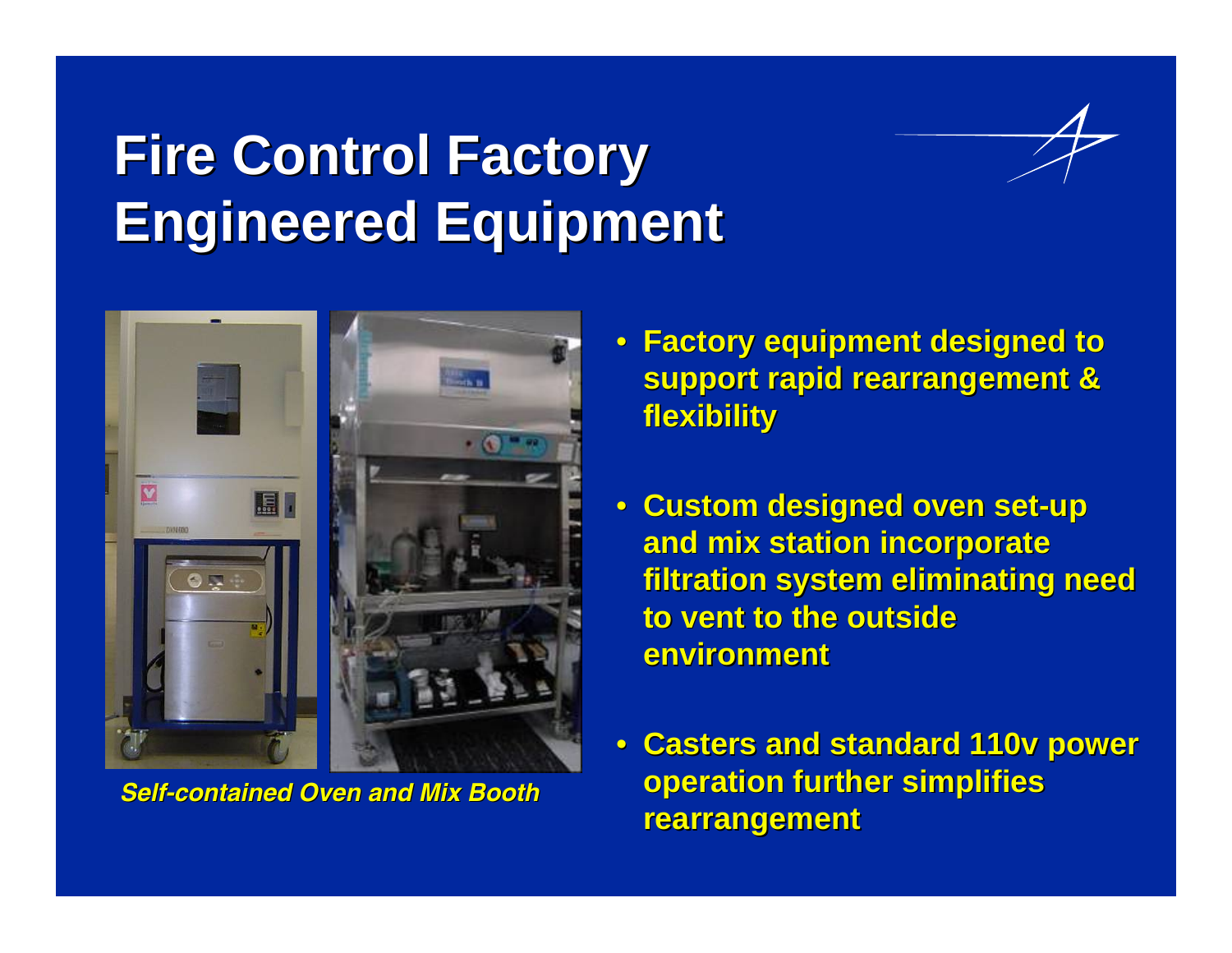### **Integrated Composite Technology for Large Aircraft Structures for Large Aircraft Structures**



**Optimize Cured Laminate** *Compensation (CLC) Process* • *Highly Accurate Thickness Control Highly Accurate Thickness Control* • *Integral to Cure Process* • *No Machining Required* • *Supports LO*

*Future Mobility Platforms Future Mobility Platforms*

#### *Future High Altitude UAV Future High Altitude UAV*



*Vacuum Assisted Resin Transfer Molding Vacuum Assisted Resin Transfer Molding* 

- *Integrated caps*
- *Sandwich stiffened*
- *Elimination of fasteners*





*Variable Stiffness Tailored Laminates Variable Stiffness Tailored Laminates* • *Increased design freedom* • *Load path optimization*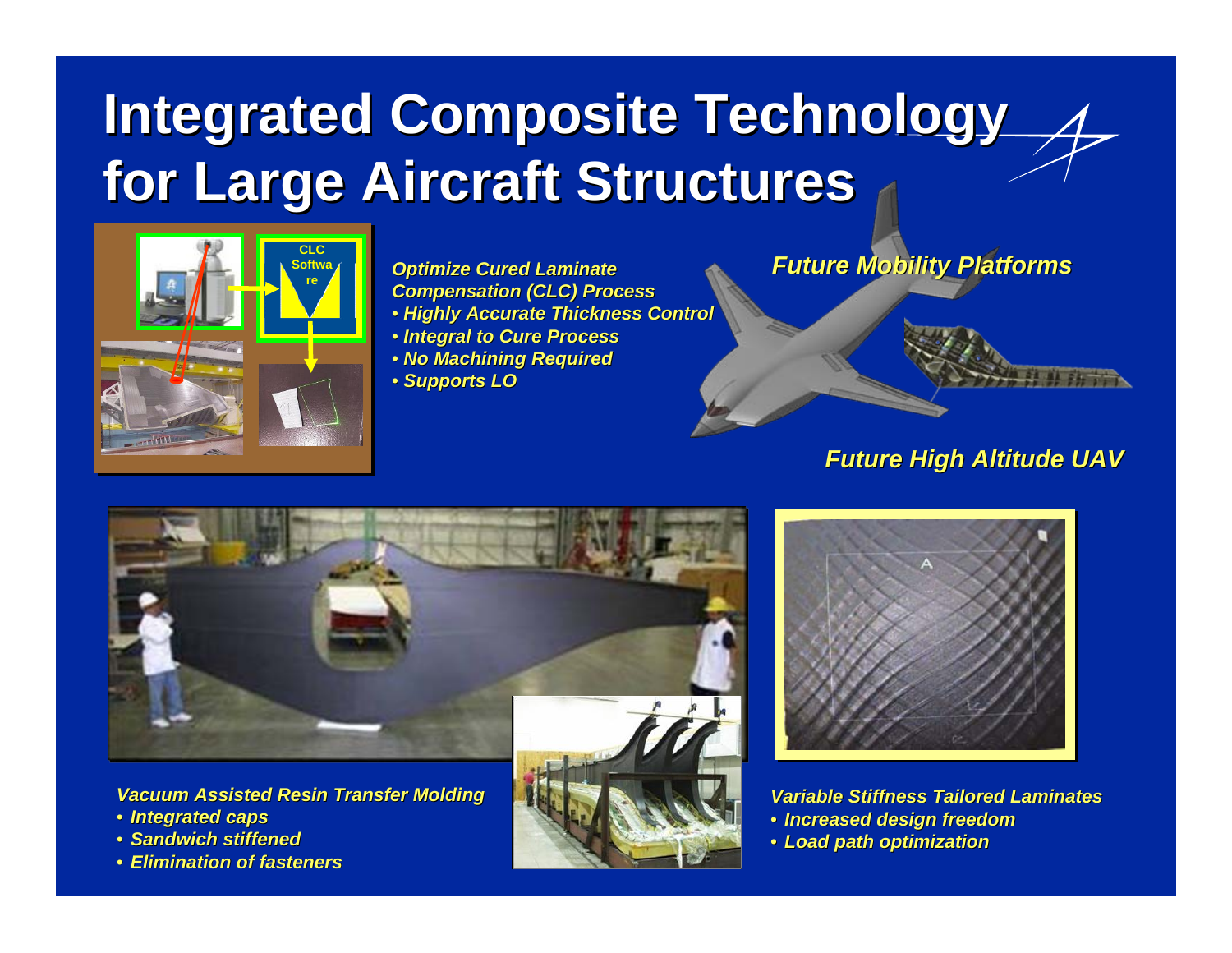### **Common "Digital Thread" Is Key to Reduced Cost, Schedule and Risk Reduced Cost, Schedule and Risk**

#### • **Solid Model Data Source**

- − *Single Exact Definition*
- − *Reduces Span Time for Creation*

#### • **Data Re-Use**

- − *Eliminates Interpretation Error*
- − *Reduces Task Span Times*
- **Digital Product / Process Verification**
	- − *Form, Fit, & Producibility Verified Prior to Build*
	- − *Improves Quality*
	- − *Reduces Cost and Risk*
- **Concurrent Development Process**
	- − *Reduces Program Span Time*





*Form, Fit and Producibility of Parts and Tools To Be Verified in the Digital Mock-up Prior to BTP Release*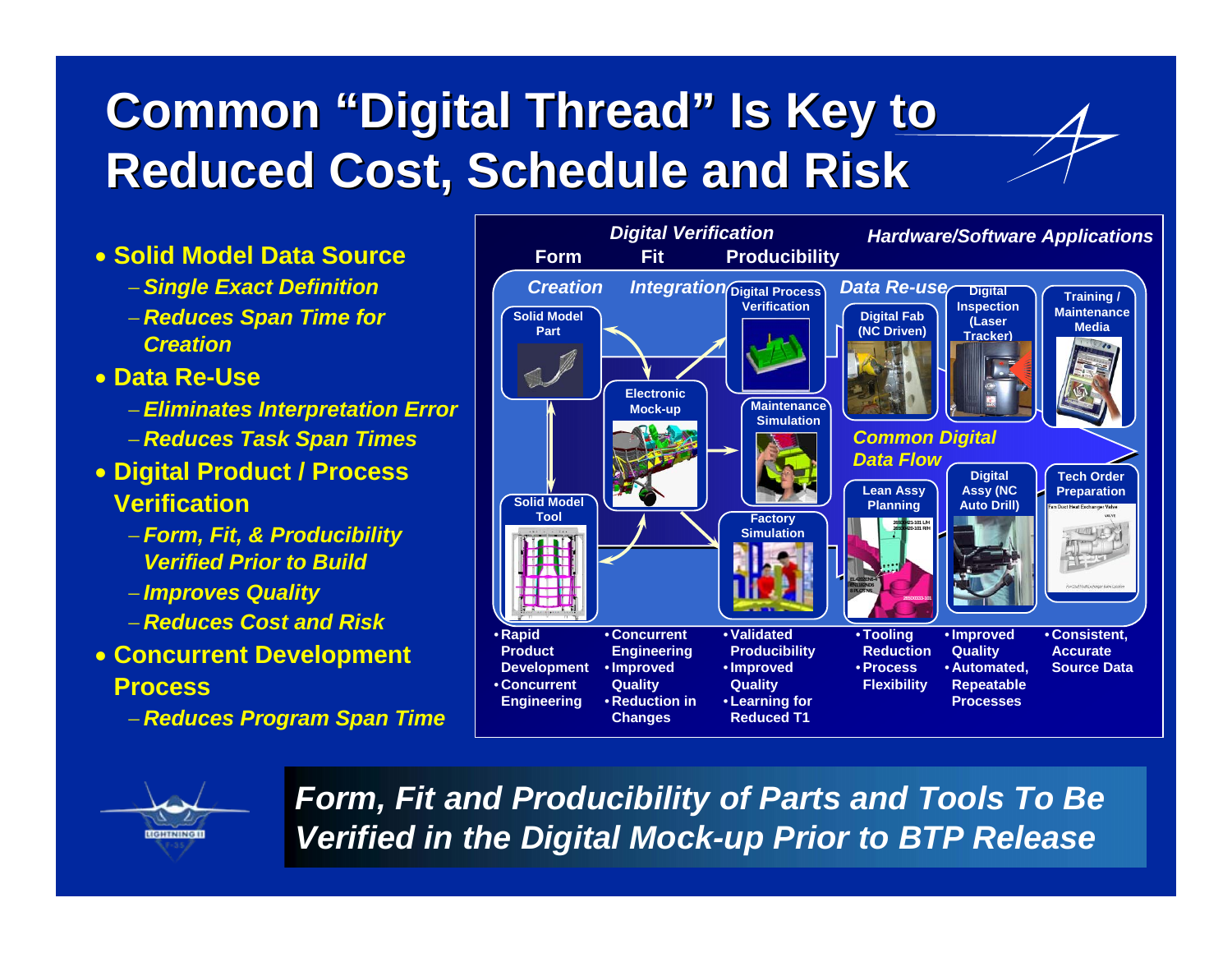### **Exploiting the "Digital Thread" Begins with Modeling & Simulation Begins with Modeling & Simulation**













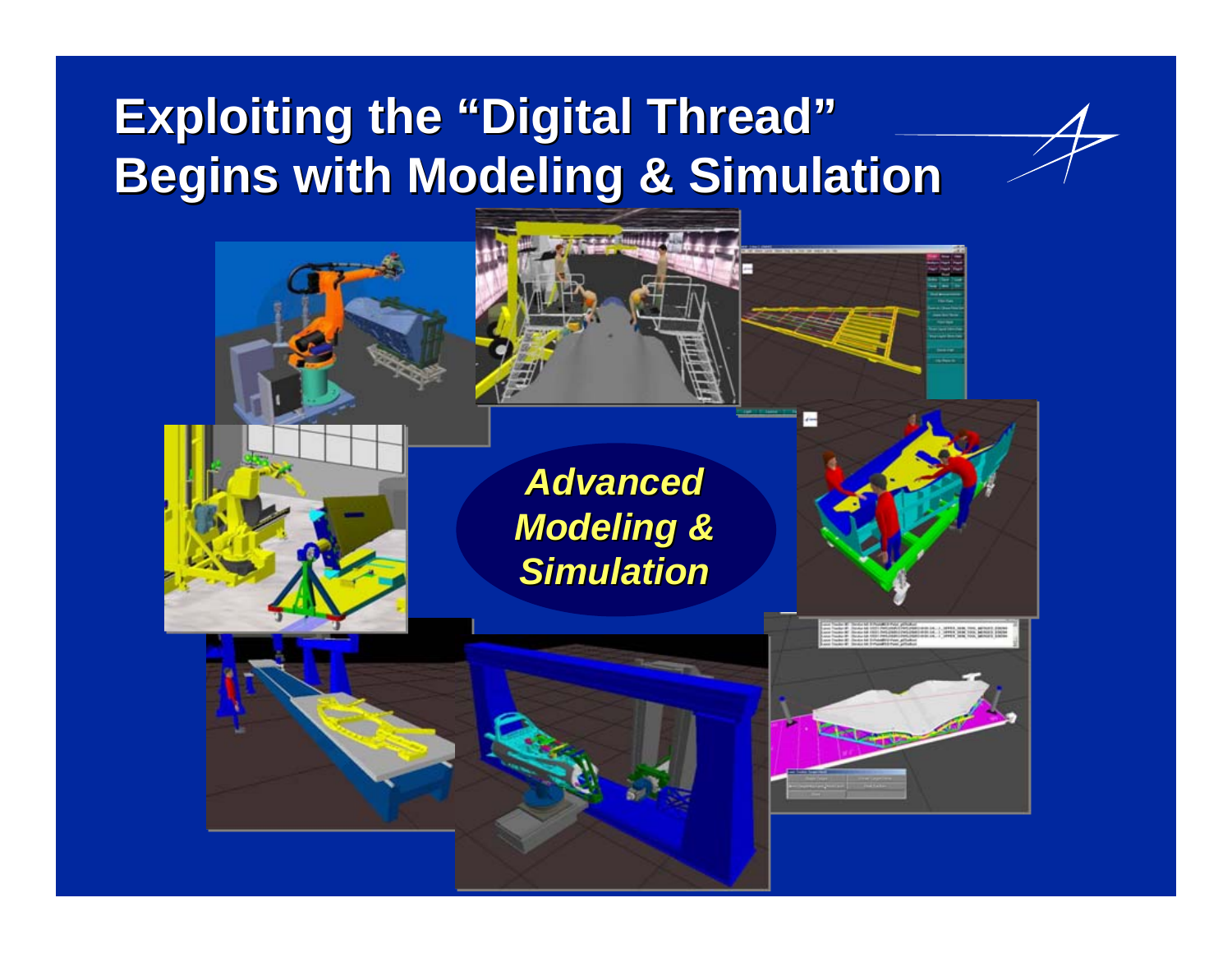## **Large Scale Assembly Innovations Age / Assembly Innovations Administrations Assembly Using Common Digital Thread**



#### *Automated Drilling Systems Digital/Optical Wire Harness Assy.*



- Optically Identifies Connector Locations for **discrete Wire locations discrete Wire locations**
- **Reduces Assembly Span Time by 50%**
- •**Reduces Error in FACT Test Errors by over 100%. Reduces Error in Test Errors by over 100%.**



*Electronic Mate / Assy.*

- **Laser Tracking / Real Time Location**
- **High Tolerance Servo-Driven Jacks Driven Jacks**
- **Eliminates Massive / Inflexible Tools**

#### *Laser Projection Systems*



- **Real Time Updates to Associated Data**
- **Projected at the Point Projected the Point –of–use**
- **Eliminates Need for Discreet Work Instructions/Drawing Access**

#### *Automated Robotic Paint/Coating Systems*



- **Accurate / Repeat Accurate / Repeatable Application**
- **Digitally Driven from Engineering Data**